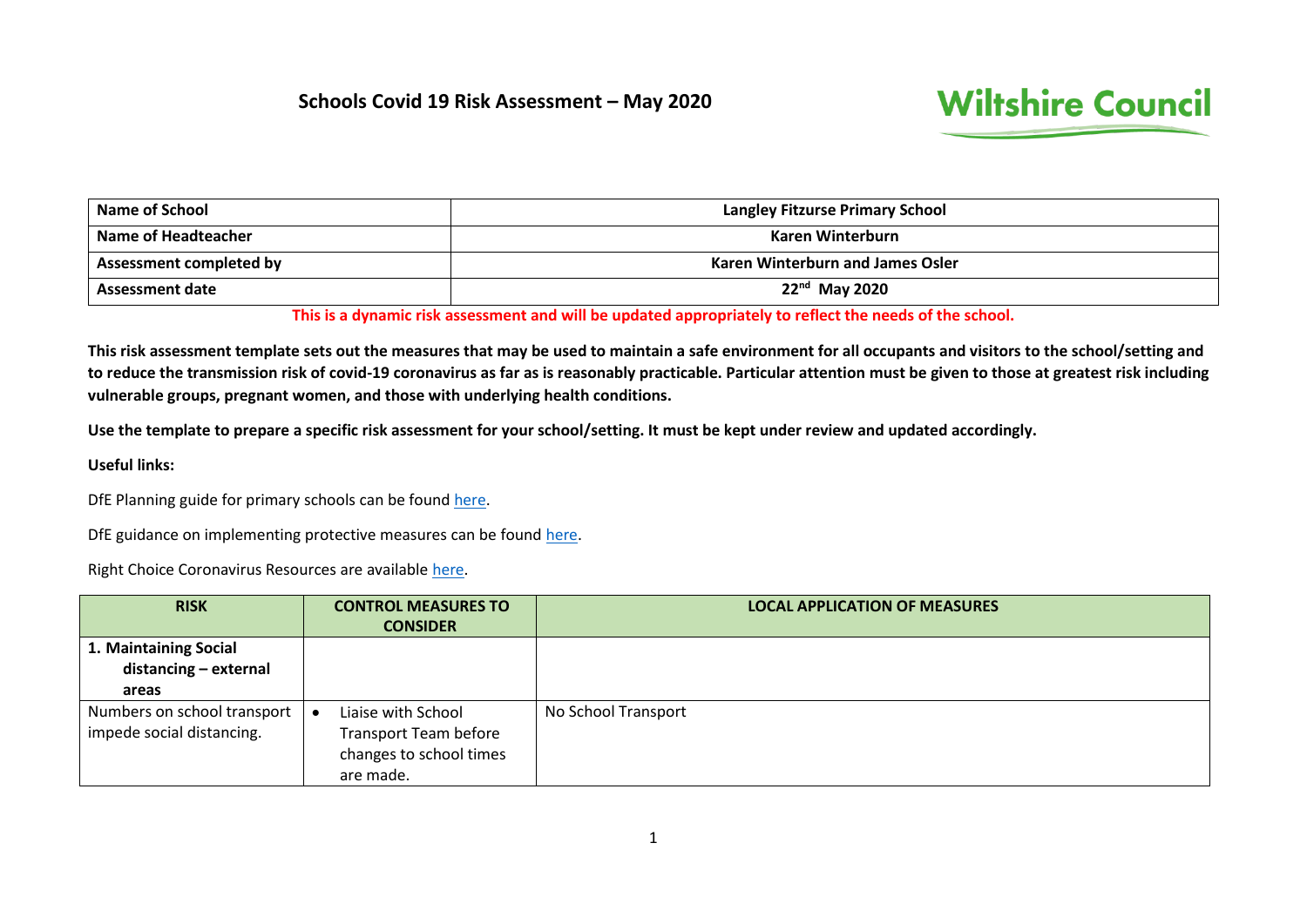| <b>RISK</b>                                                                               | <b>CONTROL MEASURES TO</b><br><b>CONSIDER</b>                                                                                                                                                                                                                                                                                                                                                                                                                                             | <b>LOCAL APPLICATION OF MEASURES</b>                                                                                                                                                                                                                                                                                                                                                                                                                                                                                                                                                                                                                                                                                                                                                                                                                                                                                                                                                                                                                                                                                                                                                                                                                                |
|-------------------------------------------------------------------------------------------|-------------------------------------------------------------------------------------------------------------------------------------------------------------------------------------------------------------------------------------------------------------------------------------------------------------------------------------------------------------------------------------------------------------------------------------------------------------------------------------------|---------------------------------------------------------------------------------------------------------------------------------------------------------------------------------------------------------------------------------------------------------------------------------------------------------------------------------------------------------------------------------------------------------------------------------------------------------------------------------------------------------------------------------------------------------------------------------------------------------------------------------------------------------------------------------------------------------------------------------------------------------------------------------------------------------------------------------------------------------------------------------------------------------------------------------------------------------------------------------------------------------------------------------------------------------------------------------------------------------------------------------------------------------------------------------------------------------------------------------------------------------------------|
| Numbers of parents and<br>children at entrances and<br>exits impede social<br>distancing. | Instructions for<br>$\bullet$<br>parents/carers on social<br>distancing rules on site.<br>Staggered start/finish<br>$\bullet$<br>times for different groups.<br>Markers on floor for<br>children and parents to<br>wait. Ensure markings do<br>not create slip/trip hazard<br>Use of different<br>$\bullet$<br>entrances/exits for<br>different groups.<br>Only one parent/carer to<br>$\bullet$<br>accompany child.<br>Staff on duty to supervise.<br>$\bullet$<br>Signage.<br>$\bullet$ | Staggered starts at beginning and end of day:<br>Reception/Year 1<br>Year 6<br>Key Workers Y2,3,4,5<br>Use of green vehicular gates which will be open by adult at school to allow children to<br>walk in without touching and then shut by adult at school.<br>Green pedestrian gate not to be used by pupils.<br>$\bullet$<br>1 adult to bring child to school, no buggies, bikes or scooters.<br>Adult and child to wait on grass outside main school green gates at allocated time and<br>member of staff to welcome individual children onto school grounds<br>Second member of staff to supervise anti bac gel each child prior to entering building<br>At end of day, children to use anti-bac gel on their hands prior to leaving classroom.<br>1 member of staff to bring cohort/bubble to green gates and dismissed by staff when<br>adult is seen.<br>As parent and child move away from gate, next child is dismissed.<br>Entrance and exit points<br>YR/Y1 - Through Garden area, Blue wooden gate into Outdoor Kingdom<br>Y6 children - CC Group - through playground to hall door<br>Y6 children - JO Group - through Phoenix Backdoor<br>KW Y2,3,4,5 - through playground via wooden gate by back of kitchen and in through<br>fire door of Pegasus |
|                                                                                           |                                                                                                                                                                                                                                                                                                                                                                                                                                                                                           | Signage displayed to<br>remember social distancing<br>anti bac hand on entering and leaving classroom<br>2m lining up signage for pick up at the front of the building<br>Wait here signage for parents and children to be displayed at green vehicular gates.<br>If unwell signage at front door, and all sets of school gates.                                                                                                                                                                                                                                                                                                                                                                                                                                                                                                                                                                                                                                                                                                                                                                                                                                                                                                                                    |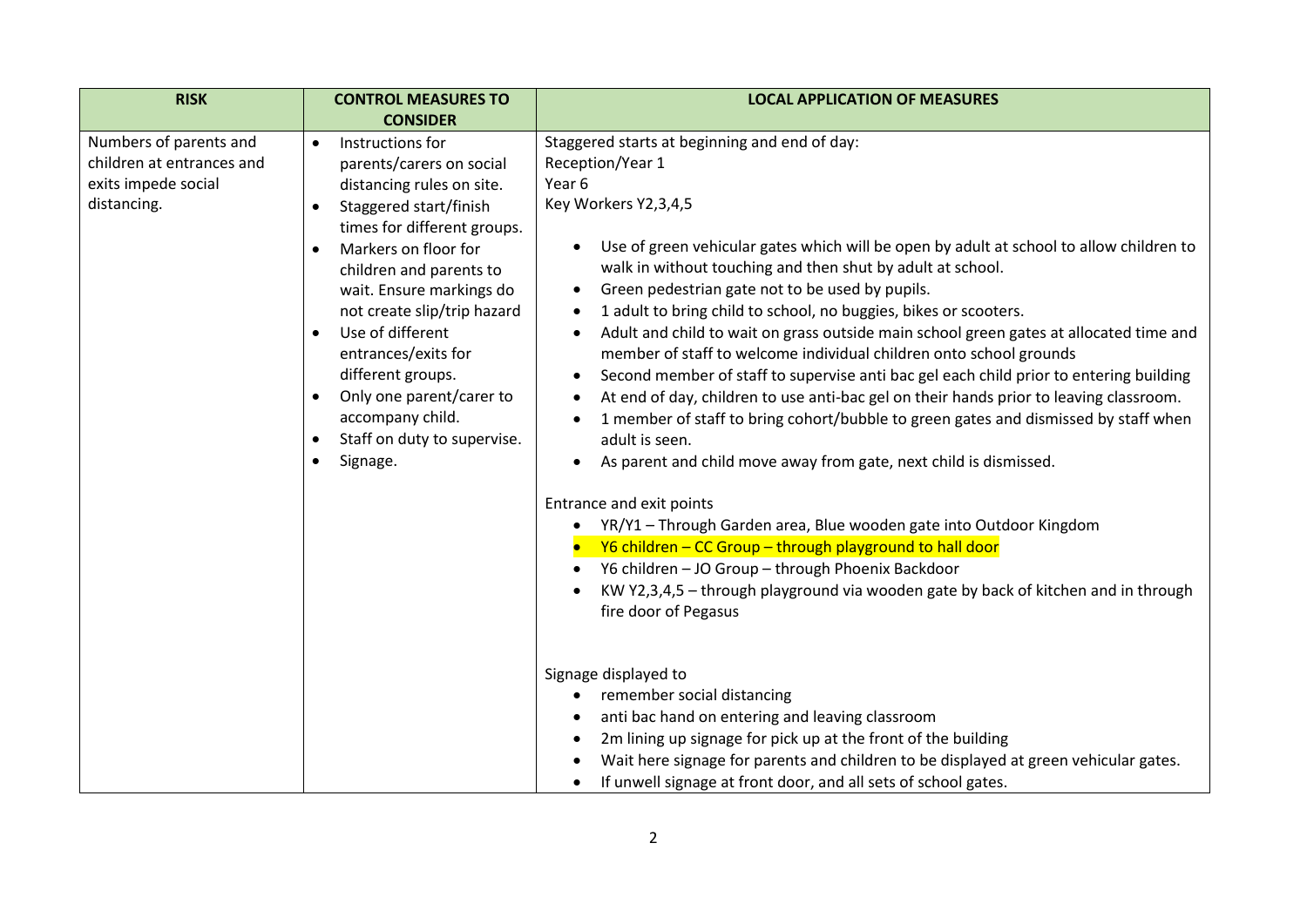| <b>RISK</b>                                                                                  | <b>CONTROL MEASURES TO</b><br><b>CONSIDER</b>                                                                                                                                                                                                                                                                                                                                                           | <b>LOCAL APPLICATION OF MEASURES</b>                                                                                                                                                                                                                                                                                                                                                                                                                                                                                                                                                                                                                                                                                                                                                                                                                                                                                                                                                                                                                                                                                    |
|----------------------------------------------------------------------------------------------|---------------------------------------------------------------------------------------------------------------------------------------------------------------------------------------------------------------------------------------------------------------------------------------------------------------------------------------------------------------------------------------------------------|-------------------------------------------------------------------------------------------------------------------------------------------------------------------------------------------------------------------------------------------------------------------------------------------------------------------------------------------------------------------------------------------------------------------------------------------------------------------------------------------------------------------------------------------------------------------------------------------------------------------------------------------------------------------------------------------------------------------------------------------------------------------------------------------------------------------------------------------------------------------------------------------------------------------------------------------------------------------------------------------------------------------------------------------------------------------------------------------------------------------------|
| Changes to school routine<br>cause vehicular and<br>pedestrian traffic<br>management issues. | Encourage parents to<br>walk/cycle to school with<br>children.<br>Stagger drop off / pick up<br>times.<br>Review traffic<br>$\bullet$<br>management risk<br>assessment where<br>changes to start/end of<br>day apply.<br>Encourage staff to<br>$\bullet$<br>walk/cycle to school.                                                                                                                       | Staff on duty to supervise.<br>Letter to encourage parents to walk/cycle to school although this will not be possible for<br>children living out of catchment. We are not allowing pupil bikes on site straightaway?<br>Stagger start and end of day together with swift/prompt exit from immediate area should<br>alleviate/minimise overcrowding and congestion.                                                                                                                                                                                                                                                                                                                                                                                                                                                                                                                                                                                                                                                                                                                                                      |
| 2. Social distancing -<br>internal areas and during<br>breaks                                | Staff on duty to supervise.                                                                                                                                                                                                                                                                                                                                                                             |                                                                                                                                                                                                                                                                                                                                                                                                                                                                                                                                                                                                                                                                                                                                                                                                                                                                                                                                                                                                                                                                                                                         |
| Pupil numbers and room<br>sizes impede social distancing                                     | Where practicable reduce<br>$\bullet$<br>number of children in the<br>classroom to enable social<br>distancing. DFE advise no<br>more than 15 but the<br>maximum number will<br>depend on space available.<br>Remove excess furniture<br>$\bullet$<br>to safe storage areas to<br>increase space.<br>Desks to be spaced out as<br>far as possible but do not<br>impede fire escape routes<br>and exits. | Bubble sizes will be no more than 12.<br>$\bullet$<br>Should the size indicate in the planning stages to be larger than this the groups will be<br>split and accommodated in two separate classrooms with a teacher or teaching assistant.<br>For YR/Y1 children - this will have limiting effect on number of days that school provision<br>can be provided for - due to current staffing number capacity and accommodation.<br>YR/Y1 children will be offered 2 days per week school provision Monday/Tuesday or<br>$\bullet$<br>Thursday/Friday<br>Excess furniture and soft furnishings will be removed.<br>$\bullet$<br>Children will be allocated a work area/ table<br>$\bullet$<br>Lessons will be mainly table top based.<br>$\bullet$<br>In EYFS the Outdoor Kingdom will be used.<br>$\bullet$<br>Children will be supervised in equipment available.<br>$\bullet$<br>Equipment will be wiped/cleaned with antibacterial spray.<br>Explicit teaching of social distancing and personal hygiene will form part of daily learning.<br>Signage will be clearly visible in toilets, classrooms in the playground |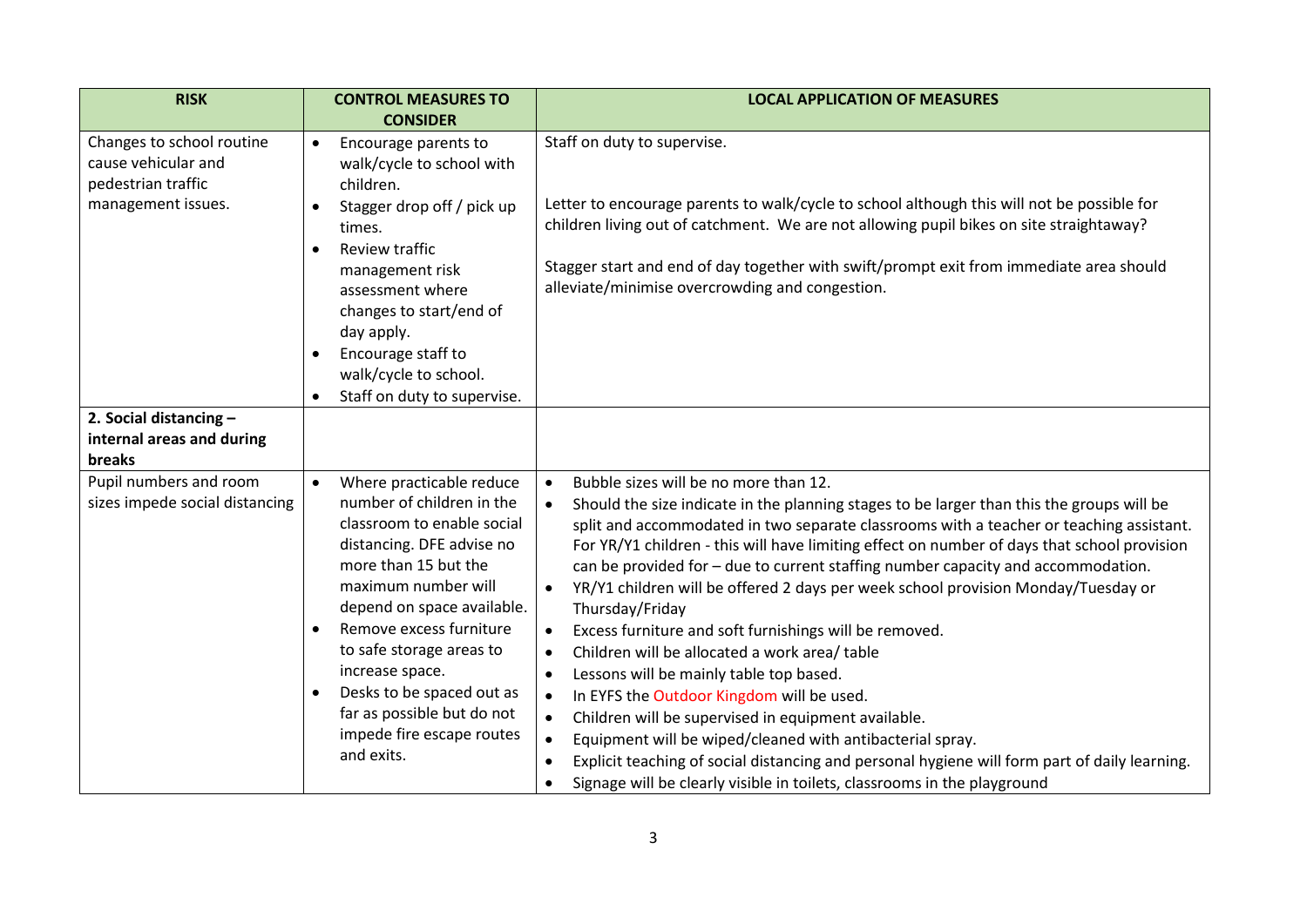| <b>RISK</b>                 | <b>CONTROL MEASURES TO</b>                                                                                                                                                                                                                                                                                                                                                                                                                                                                                                                                                                            | <b>LOCAL APPLICATION OF MEASURES</b>                                                                                                                                                                                                                                                                                                             |  |  |  |
|-----------------------------|-------------------------------------------------------------------------------------------------------------------------------------------------------------------------------------------------------------------------------------------------------------------------------------------------------------------------------------------------------------------------------------------------------------------------------------------------------------------------------------------------------------------------------------------------------------------------------------------------------|--------------------------------------------------------------------------------------------------------------------------------------------------------------------------------------------------------------------------------------------------------------------------------------------------------------------------------------------------|--|--|--|
|                             | <b>CONSIDER</b>                                                                                                                                                                                                                                                                                                                                                                                                                                                                                                                                                                                       |                                                                                                                                                                                                                                                                                                                                                  |  |  |  |
|                             | Cohort/Bubble groups will have fixed adults support $-1$ fte teacher and 1 fte TA. This may<br>Floor markings to illustrate<br>$\bullet$<br>$\bullet$<br>need to be reviewed due to staffing absence<br>2m areas (including an<br>area for the teacher/TA).<br>Pupil Code of conduct with visual pictures to remind pupils how to stay safe -<br>$\bullet$<br>Children to remain at their<br>cough/sneeze into a tissue and bin, staying 2m apart, wash hands, do not bring in things<br>$\bullet$<br>from home<br>desks when in the room.<br>Children to use the same<br>$\bullet$<br>desk each day. |                                                                                                                                                                                                                                                                                                                                                  |  |  |  |
|                             | Lessons planned for<br>$\bullet$<br>individual work as<br>opposed to close group                                                                                                                                                                                                                                                                                                                                                                                                                                                                                                                      | <b>Reception/ Y1 children</b><br>Split into two groups $-2$ days provision offered per week in<br>Hercules Class. Class teacher to split children. This information to<br>be shared with parents before 1 <sup>st</sup> June                                                                                                                     |  |  |  |
|                             | work.<br>Social distancing to be<br>$\bullet$<br>explained to children with<br>regular reminders.<br>Signage/Posters in each<br>$\bullet$                                                                                                                                                                                                                                                                                                                                                                                                                                                             | Upto 12 children (max capacity for size of room) - maintain as a<br><b>Key</b><br>Workers/Vulnerable<br>single group in Pegasus Classroom. Should numbers increase<br>beyond 12 this groups will be split and reduced provision for Y6<br>children Y2,3,4,5<br>will be offered.<br>NB Thursday has the most children currently with 11 children. |  |  |  |
|                             | classroom.<br>Consider the use of school<br>$\bullet$                                                                                                                                                                                                                                                                                                                                                                                                                                                                                                                                                 | Year 6 children<br>Split into 2 groups by class teacher. One group to be based in the<br>hall with CC and the other in Phoenix with JO/KWil                                                                                                                                                                                                      |  |  |  |
|                             | grounds / local<br>environment to extend the<br>range of teaching spaces<br>available.<br>Allocate named staff to<br>$\bullet$<br>each group of children.<br>Staff to supervise and<br>$\bullet$<br>enforce measures.                                                                                                                                                                                                                                                                                                                                                                                 | Consider using chapel as a back for limited space.                                                                                                                                                                                                                                                                                               |  |  |  |
| Number of pupils and staff  | Children remain in<br>$\bullet$                                                                                                                                                                                                                                                                                                                                                                                                                                                                                                                                                                       | Children and adults should wash their hands before leaving the classroom whether to go<br>$\bullet$                                                                                                                                                                                                                                              |  |  |  |
| moving around the school    | classroom during the day.                                                                                                                                                                                                                                                                                                                                                                                                                                                                                                                                                                             | outside or within the school building to avoid cross contamination on door handles.                                                                                                                                                                                                                                                              |  |  |  |
| impede social distancing in | Use of a one-way system<br>$\bullet$                                                                                                                                                                                                                                                                                                                                                                                                                                                                                                                                                                  | Lunchtime and playtimes will be staggered.                                                                                                                                                                                                                                                                                                       |  |  |  |
| corridors and other         | around the school.                                                                                                                                                                                                                                                                                                                                                                                                                                                                                                                                                                                    | Each group to have separate times on the playground.                                                                                                                                                                                                                                                                                             |  |  |  |
| communal spaces             | A 'walk on the left' policy if<br>$\bullet$<br>one-way not practicable.                                                                                                                                                                                                                                                                                                                                                                                                                                                                                                                               | Movement around the school will be restricted. Children will not be allowed to go to the<br>photocopier or office.                                                                                                                                                                                                                               |  |  |  |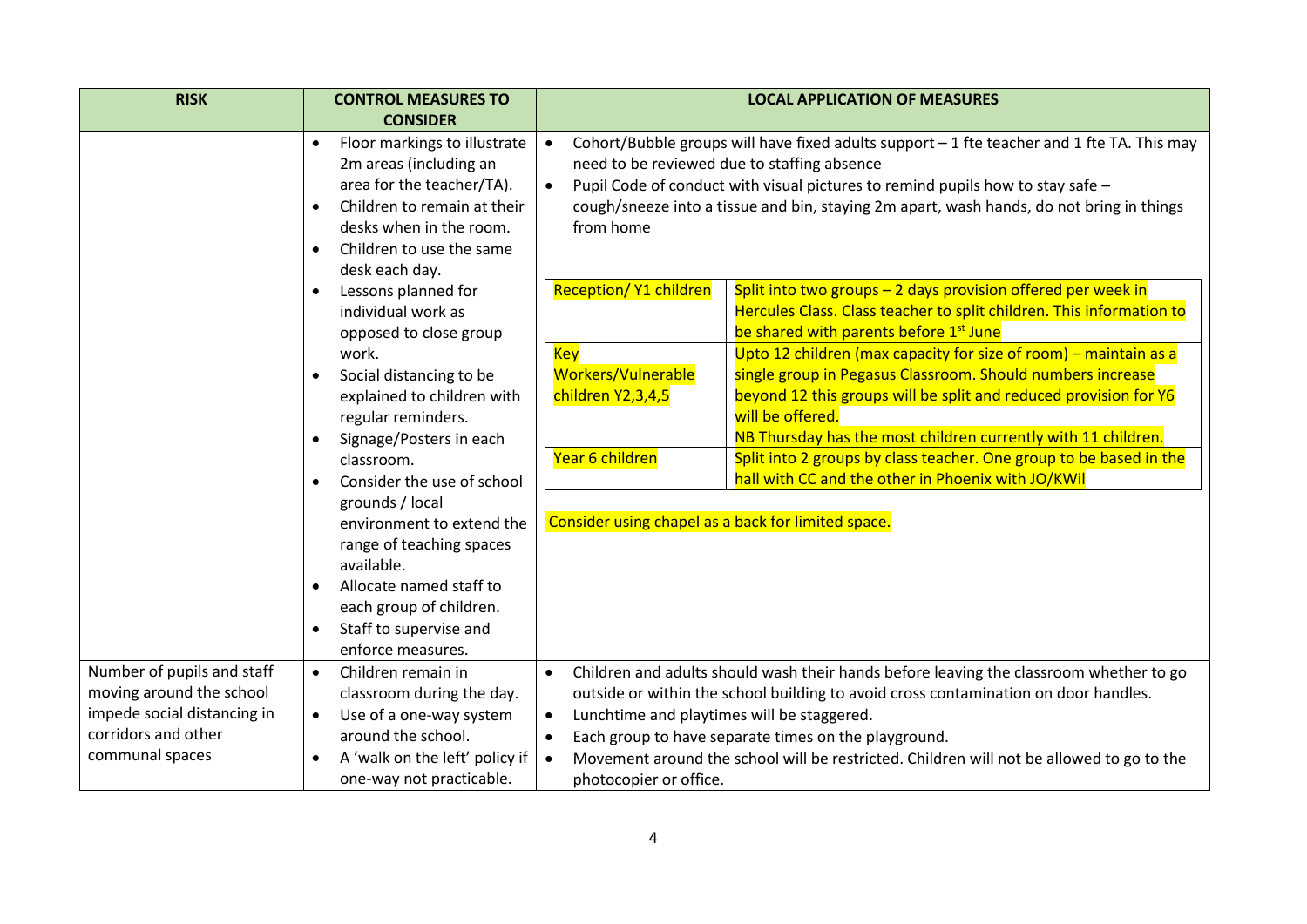| <b>CONSIDER</b><br>Consider using the<br>pathways around the<br>perimeter of the building                                                                                                                                                                                                                                                                                                                                                                                                                                                         | Should adults or children need to move around the school, i.e. going to the toilet, walking<br>$\bullet$<br>to the left of the corridor and waiting for any persons to pass before proceeding, will be<br>carried out.                                                                                                                                                                                                                                                                                                                                                                                                                                                                                                                                                                                           |
|---------------------------------------------------------------------------------------------------------------------------------------------------------------------------------------------------------------------------------------------------------------------------------------------------------------------------------------------------------------------------------------------------------------------------------------------------------------------------------------------------------------------------------------------------|------------------------------------------------------------------------------------------------------------------------------------------------------------------------------------------------------------------------------------------------------------------------------------------------------------------------------------------------------------------------------------------------------------------------------------------------------------------------------------------------------------------------------------------------------------------------------------------------------------------------------------------------------------------------------------------------------------------------------------------------------------------------------------------------------------------|
|                                                                                                                                                                                                                                                                                                                                                                                                                                                                                                                                                   |                                                                                                                                                                                                                                                                                                                                                                                                                                                                                                                                                                                                                                                                                                                                                                                                                  |
| to assist with circulation<br>(weather and site layout<br>dependent).<br>Lane markings on floor<br>$\bullet$<br>and 2 metre markings in<br>areas where queuing is<br>likely.<br>Areas not in use to be<br>closed off (not escape<br>routes).<br>Children to keep coats,<br>$\bullet$<br>bags, lunchboxes etc with<br>them in the classroom<br>(under desks) or in<br>suitable storage area.<br>Signage.<br>$\bullet$<br>School assemblies to be<br>completed electronically<br>and aim to include those<br>children home schooling if<br>possible | Children will not bring bags or possessions in from home. This includes pencil cases.<br>$\bullet$<br>Lunch Boxes will be stored in trays underneath individual tables<br>$\bullet$<br>Lunch Boxes and water bottles should be taken home and cleaned thoroughly each night<br>$\bullet$<br>School Assemblies will be class based.<br>$\bullet$<br>The school will explore online inclusion for home school provision once school provision<br>has been established.<br>Floor stickers /markers to mark 2metres apart when lining up and Health and Safety<br>Signage has been ordered 22/05/2019. Should this signage not arrive by 1 <sup>st</sup> June, PE floor<br>markers will used to indicate places for lining up (JW) and temporary signage will be used<br>- printed and laminated as a stop gap. (JO) |
| Only one child allowed to<br>go to the toilet at a time.<br>One in one out system in<br>$\bullet$<br>place.<br>Close sinks to give 2m for<br>$\bullet$<br>handwashing - if only one                                                                                                                                                                                                                                                                                                                                                               | There is only 1 set of toilets for children at Langley Fitzurse Primary school.<br>$\bullet$<br>Children should only go to the toilet one at a time.<br>$\bullet$<br>This 'flow' will be supervised by an adult.<br>Children should knock on the door prior to entering to ensure there are no other children<br>$\bullet$<br>using the toilets.<br>Staggered lunch and break times should mitigate backlog, but staff will need to be mindful                                                                                                                                                                                                                                                                                                                                                                   |
|                                                                                                                                                                                                                                                                                                                                                                                                                                                                                                                                                   | child this isn't necessary                                                                                                                                                                                                                                                                                                                                                                                                                                                                                                                                                                                                                                                                                                                                                                                       |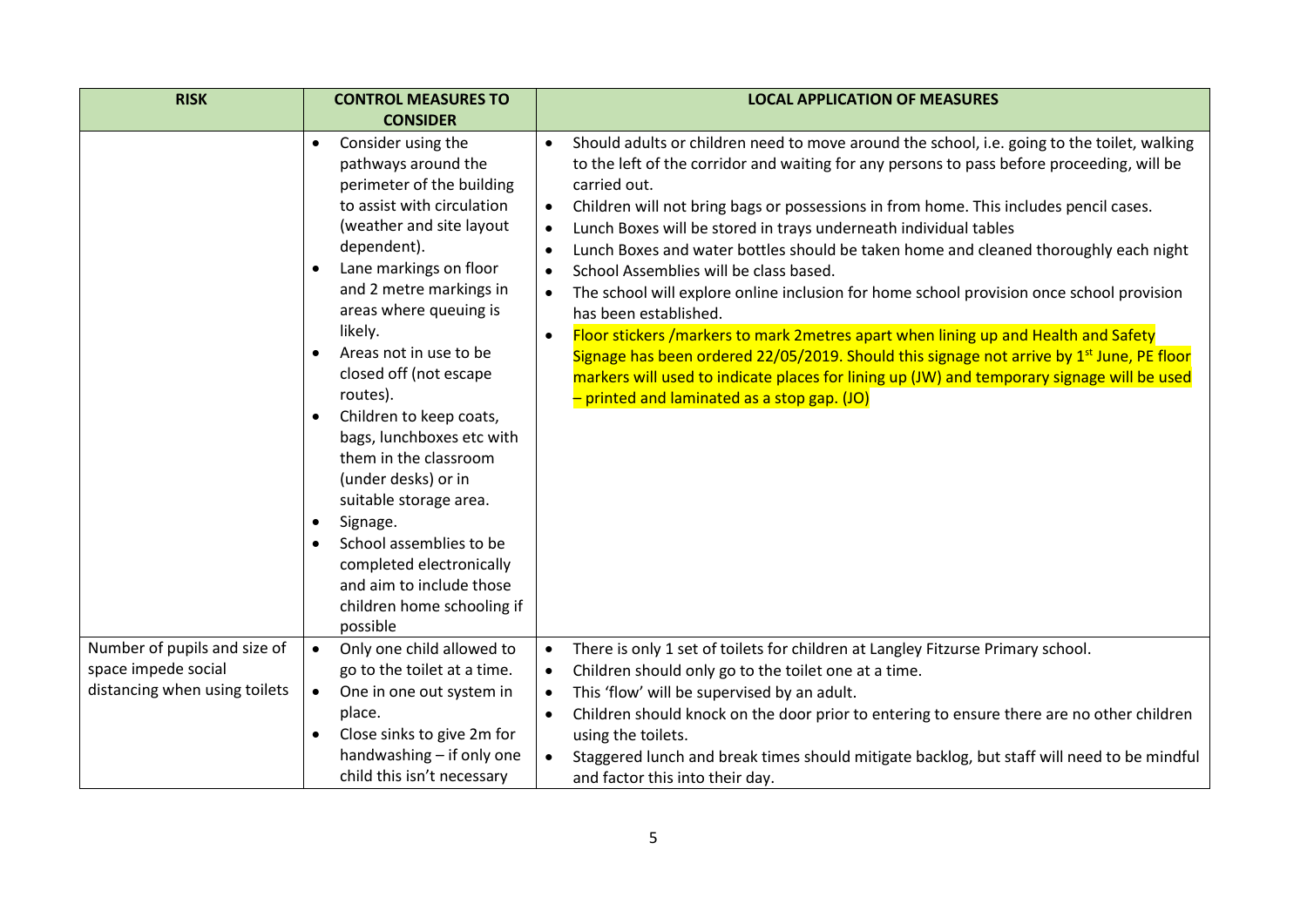| <b>RISK</b> | <b>CONTROL MEASURES TO</b>                                                                                            | <b>LOCAL APPLICATION OF MEASURES</b>                                                                                   |
|-------------|-----------------------------------------------------------------------------------------------------------------------|------------------------------------------------------------------------------------------------------------------------|
|             | <b>CONSIDER</b>                                                                                                       |                                                                                                                        |
|             | Allocate toilets around the<br>school for different groups<br>of children.<br>2m markings on floor in<br>queuing area | Staff to check toilets routinely during the day - after their bubble have visited prior to<br>morning break and lunch. |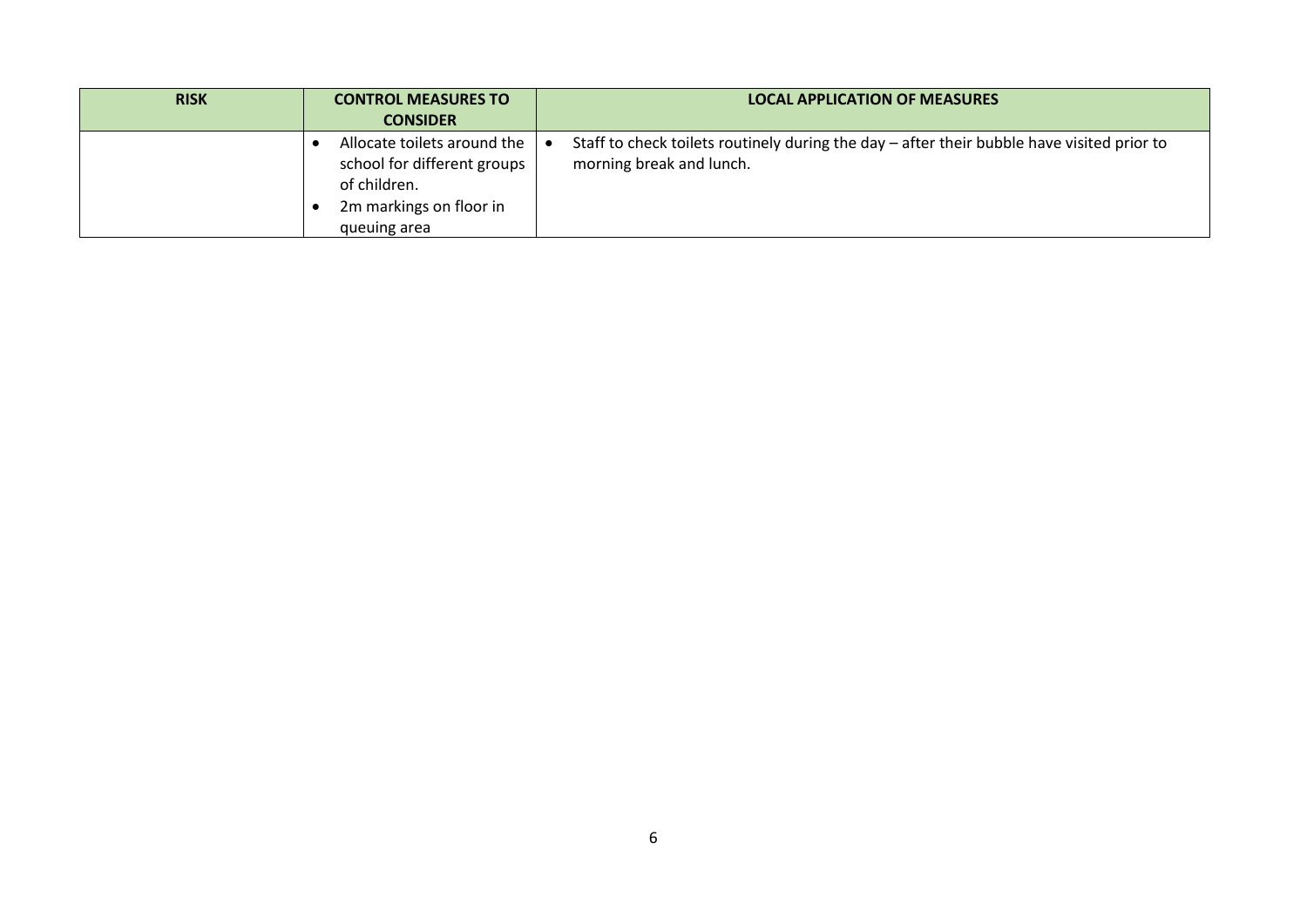| Number of pupils<br>and available space | $\bullet$                                        | Staggered break and lunch times.                                         | Lunch and breaktimes will be staggered                                               |                                                                 |                                                                                               |                             |  |
|-----------------------------------------|--------------------------------------------------|--------------------------------------------------------------------------|--------------------------------------------------------------------------------------|-----------------------------------------------------------------|-----------------------------------------------------------------------------------------------|-----------------------------|--|
| impede social<br>distancing at          | $\bullet$                                        | Allocated play areas for each<br>group.<br>Consider zoning of play areas |                                                                                      | <b>Priority Group</b><br>Reception/Y1                           | Key Worker - Y2,3,4,5                                                                         | Year 6                      |  |
| breaktime and                           |                                                  |                                                                          | Drop off                                                                             | 8.45                                                            | 9.00                                                                                          | 9.15                        |  |
|                                         |                                                  | using markings / cones to                                                | Morning break                                                                        | $10.15 - in Outdoor$                                            | 10.35 - in playground                                                                         | 10.55 - in playground       |  |
| lunchtime                               |                                                  | reinforce distancing.                                                    | 20mins                                                                               | Kingdom                                                         |                                                                                               |                             |  |
|                                         | $\bullet$                                        | Children to bring packed lunch                                           | Lunchtime                                                                            | 11.45 eating in classroom                                       | 12.00 - eating in classroom                                                                   | 12.30 - eating in classroor |  |
|                                         |                                                  | and eat lunch in classroom or                                            | 45 mins                                                                              | $12.00 - in Outdoor$<br>Kingdom                                 | $12.15 - in$ playground                                                                       | $12.45 - in$ playground     |  |
|                                         |                                                  | consider using school grounds for                                        | Optional afternoon break                                                             | 1.45 in Outdoor Kingdom                                         | 2.00 in playground                                                                            | 2.15 in playground          |  |
|                                         |                                                  | 'picnic lunches' whilst retaining                                        | End of day                                                                           | 2.30                                                            | 2.45                                                                                          | 3.00                        |  |
|                                         |                                                  | 2m distancing                                                            |                                                                                      |                                                                 |                                                                                               |                             |  |
|                                         | $\bullet$                                        | Games which encourage social                                             |                                                                                      |                                                                 |                                                                                               |                             |  |
|                                         |                                                  | distancing.                                                              |                                                                                      |                                                                 |                                                                                               |                             |  |
|                                         | $\bullet$                                        | Staff supervision to maintain                                            |                                                                                      |                                                                 |                                                                                               |                             |  |
|                                         |                                                  | standards.                                                               | UFSM and FSM will be packed lunches through Edwards and Ward.                        |                                                                 |                                                                                               |                             |  |
|                                         |                                                  |                                                                          | Lunches for all children will be eaten at desks. Tables to be wiped prior to eating. |                                                                 |                                                                                               |                             |  |
|                                         | $\bullet$<br>transport safely to classroom or if | If hot meals are provided,                                               |                                                                                      |                                                                 |                                                                                               |                             |  |
|                                         |                                                  | Zoning in the playground will be required for Year 6 groups.             |                                                                                      |                                                                 |                                                                                               |                             |  |
|                                         |                                                  | canteen is available, remove                                             |                                                                                      |                                                                 | Safe games that encourage social distancing will be discussed and taught - Pupil Code of      |                             |  |
|                                         |                                                  | unused tables and apply 2 metre                                          | Conduct                                                                              |                                                                 |                                                                                               |                             |  |
|                                         |                                                  | rule.                                                                    |                                                                                      |                                                                 |                                                                                               |                             |  |
|                                         | $\bullet$                                        | Any crockery/cutlery used must<br>be cleaned thoroughly.                 |                                                                                      |                                                                 | Each Bubble will have its own bucket of equipment to use during lunch and break times.        |                             |  |
|                                         |                                                  |                                                                          | Wooded Play Structures will be cordoned off                                          |                                                                 |                                                                                               |                             |  |
| Number of staff and                     | $\bullet$                                        | Removal of furniture to create                                           | $\bullet$                                                                            |                                                                 | Staff will be asked to use their own crockery whilst on site. This must be washed and stored  |                             |  |
| size of staff spaces                    |                                                  | more space.                                                              |                                                                                      | safely without coming into contact with other members of staff. |                                                                                               |                             |  |
| impede social                           | $\bullet$                                        | Removal of communal equipment                                            | $\bullet$                                                                            |                                                                 | The staffroom will be available to members of staff for the fridge and hot drinks. It should  |                             |  |
| distancing.                             |                                                  | (mugs etc)                                                               | not be an area for congregation.                                                     |                                                                 |                                                                                               |                             |  |
|                                         | $\bullet$                                        | Staggered break times for staff.                                         | Additional Tea and Coffee station to be set up in Admin Office for staff             |                                                                 |                                                                                               |                             |  |
|                                         | $\bullet$                                        | Repurpose unused spaces for                                              | $\bullet$                                                                            |                                                                 | Limited preparation of food in staffroom. Staff individual responsibility should be taken for |                             |  |
|                                         |                                                  | additional staff rooms.                                                  |                                                                                      |                                                                 |                                                                                               |                             |  |
|                                         |                                                  |                                                                          |                                                                                      |                                                                 | own food and drinks. This includes wiping down, washing up and putting away as necessary.     |                             |  |
|                                         | $\bullet$                                        | Staff toilets to enforce 2m                                              | $\bullet$                                                                            |                                                                 | Anti Bac spray and cleaning equipment will be available in both the Staffroom and Admin       |                             |  |
|                                         |                                                  | distancing.                                                              | Office.                                                                              |                                                                 |                                                                                               |                             |  |
|                                         |                                                  |                                                                          |                                                                                      |                                                                 |                                                                                               |                             |  |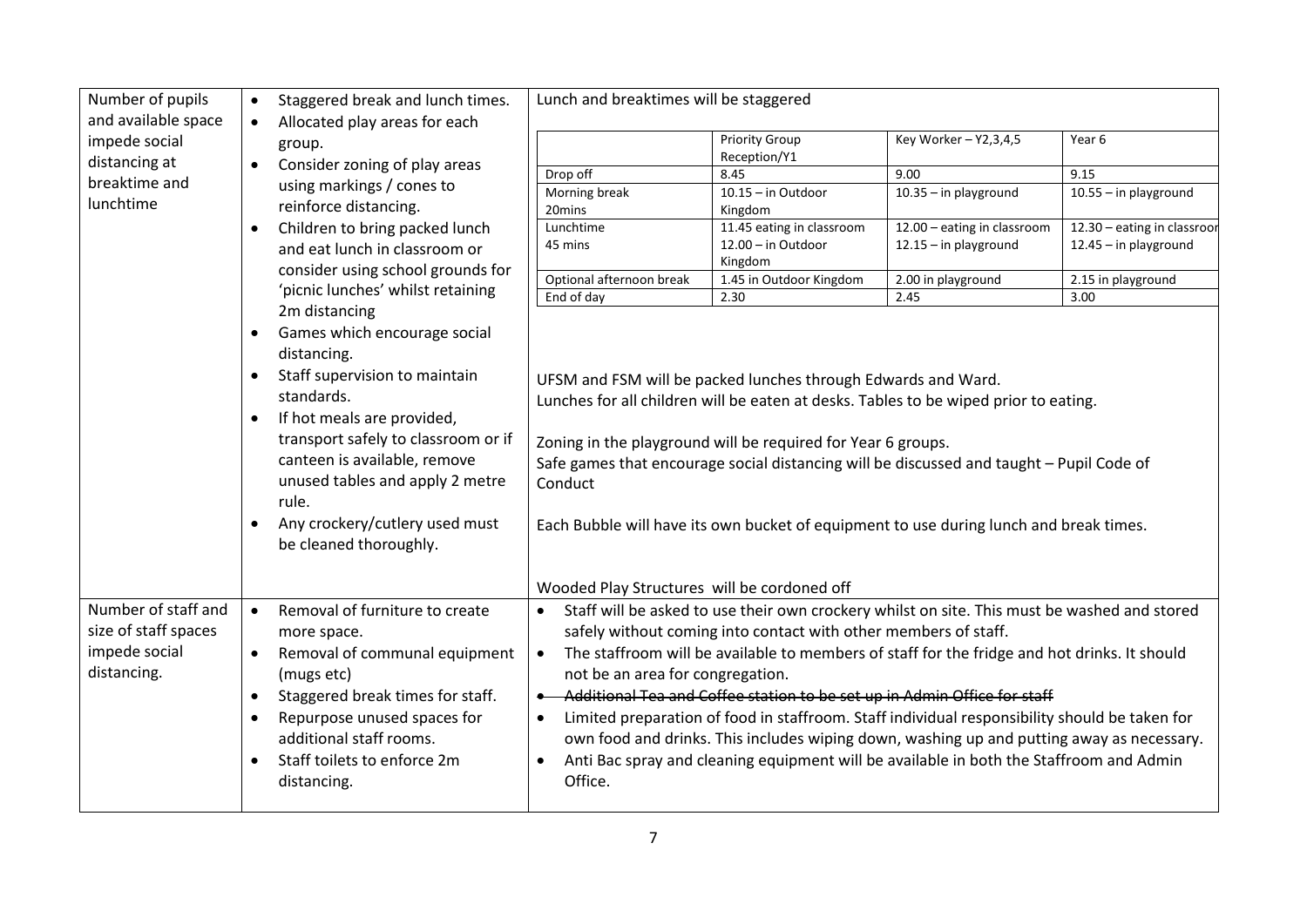| 3. Hygiene and                                                                                 | <b>Guidance on cleaning non-healthcare</b>                                                                                                                                                                                                                                                                                                                                                                                                                                                                     |                                                                                                                                                                                                                                                                                                                                                                                                                                                                                                                                                                                                                                                                                                                                                                                                                                                                                                                                                                                                                                                            |
|------------------------------------------------------------------------------------------------|----------------------------------------------------------------------------------------------------------------------------------------------------------------------------------------------------------------------------------------------------------------------------------------------------------------------------------------------------------------------------------------------------------------------------------------------------------------------------------------------------------------|------------------------------------------------------------------------------------------------------------------------------------------------------------------------------------------------------------------------------------------------------------------------------------------------------------------------------------------------------------------------------------------------------------------------------------------------------------------------------------------------------------------------------------------------------------------------------------------------------------------------------------------------------------------------------------------------------------------------------------------------------------------------------------------------------------------------------------------------------------------------------------------------------------------------------------------------------------------------------------------------------------------------------------------------------------|
| <b>Cleaning</b>                                                                                | settings                                                                                                                                                                                                                                                                                                                                                                                                                                                                                                       |                                                                                                                                                                                                                                                                                                                                                                                                                                                                                                                                                                                                                                                                                                                                                                                                                                                                                                                                                                                                                                                            |
| Cleaning staff levels<br>are insufficient to<br>deliver enhanced<br>cleaning regime.           | Confirm available cleaning staffing<br>$\bullet$<br>levels before re-opening.<br>Use of contractors or other school<br>$\bullet$<br>staff for cleaning.<br>Agree the new cleaning<br>$\bullet$<br>requirements and additional hours<br>for this.<br>PPE to be worn by cleaning staff<br>$\bullet$<br>as dictated by risk assessment.<br>Leave resources to de-<br>$\bullet$<br>contaminate for 72 hours if<br>possible.<br>Deep clean of areas used by<br>$\bullet$<br>keyworker children before<br>reopening. | Churchills to ensure all areas are thoroughly/deep cleaned prior to 1 <sup>st</sup> June.<br>$\bullet$<br>Paper towels, anti-bac liquid soap are refilled daily.<br>$\bullet$<br>Sanitisers located outside classrooms and at front door for entry to classroom/main building<br>$\bullet$<br>School Closure on Wednesdays to ensure through deeper clean of classrooms.<br>$\bullet$<br>Milton required for washing plastic toys - left over- night daily.<br>$\bullet$<br>Table cleaner, gloves and disposable clothes to be used in all areas.<br>$\bullet$<br>Contract Cleaners clean school at 6.00am, therefore staff need to spray and wipe down<br>$\bullet$<br>tables at the end of the day.                                                                                                                                                                                                                                                                                                                                                      |
| Insufficient<br>handwashing and<br>hygiene facilities<br>increase the risk of<br>transmission. | Hand gel dispenser outside of all<br>$\bullet$<br>classrooms.<br>Re-fills kept safely in each<br>classroom.<br>Children to handwash on entry to<br>$\bullet$<br>school, before and after each<br>break and lunch, leaving school<br>and after using toilet.<br>Extra handwashing bowls in each<br>$\bullet$<br>classroom.<br>Extra signage for washing hands.<br>$\bullet$<br>Supplies of tissues and lidded bins<br>$\bullet$<br>in each teaching space and<br>classroom.                                     | Hand gel dispenser outside of all classrooms to be used before entering and leaving school.<br>$\bullet$<br>Re-fills kept safely in each classroom for cleaners to add to.<br>Children to wash hands with soap and water before and after each break and lunch, after<br>$\bullet$<br>using toilet and if they sneeze or cough.<br>Posters with instructions on how to wash hands & pupil code of conduct<br>$\bullet$<br>Explicit teaching of and demonstration in handwashing for those children who are unable to<br>$\bullet$<br>do so effectively.<br>Supplies of tissues and lidded bins in each teaching space and classroom.<br>$\bullet$<br>Ensure help is available for children who cannot clean their hands independently.<br>$\bullet$<br>Clean school appropriate clothing and shoes should be worn. These should be changed each<br>$\bullet$<br>day.<br>Children will eat their lunch at their tables. Therefore tables will need to be cleaned prior the<br>$\bullet$<br>children eating lunch and once the eating if lunch has finished. |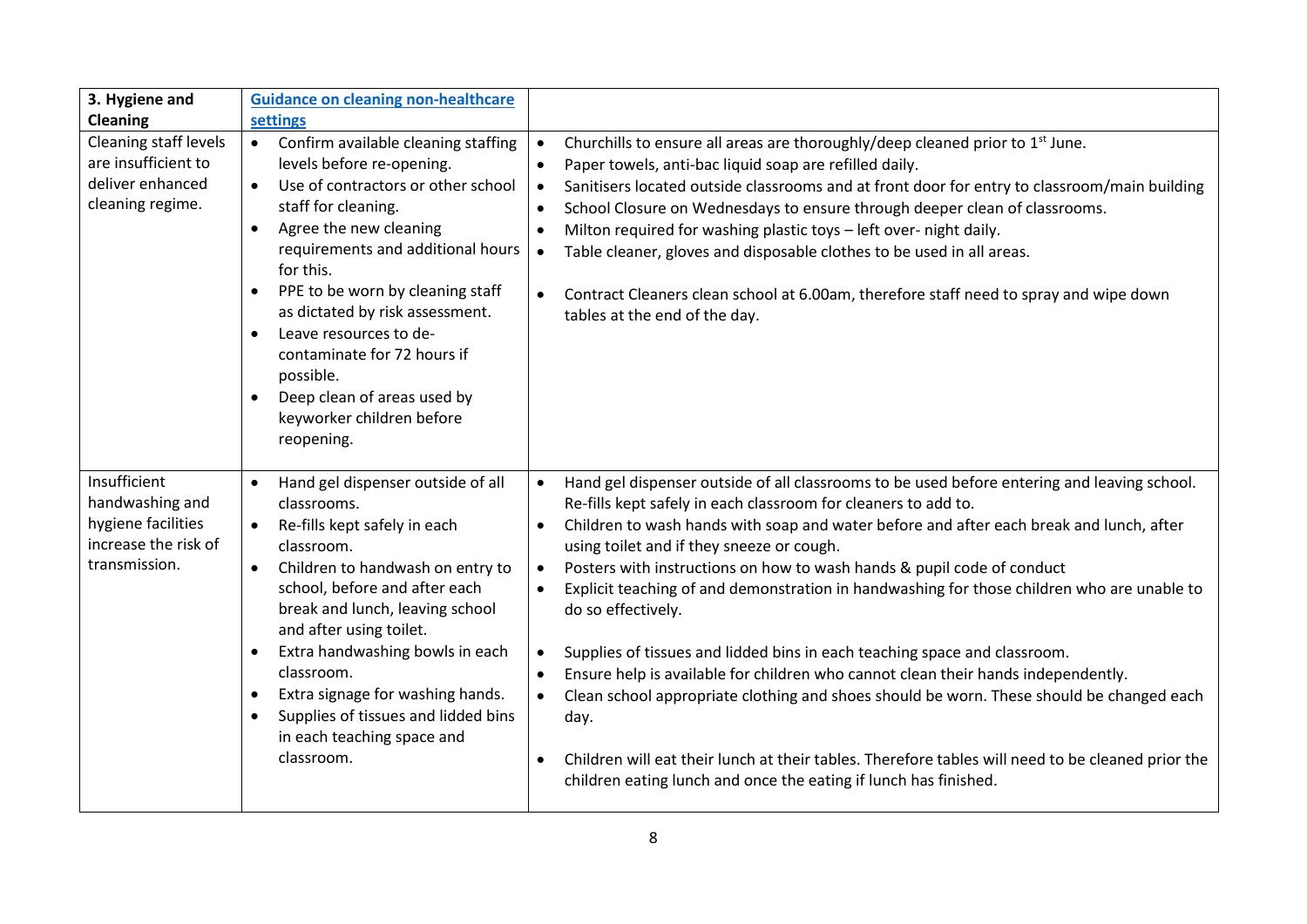|                                                                                     | Ensure help is available for<br>$\bullet$<br>children who cannot clean their<br>hands independently.<br>Parts of school uniform which<br>$\bullet$<br>cannot be machine washed should<br>not be worn.<br>Ensure supplies of suitable soap.<br>$\bullet$                                                                                                                              | In staff teams of two, one member of staff to take children outside whilst the other clean the<br>tables.<br>MDSA supervision will be used for Year 6 groups to release teachers with no additional TA<br>$\bullet$<br>support.                                                                                                                                                                                                                                                                                                                                                                                                                                                                                   |
|-------------------------------------------------------------------------------------|--------------------------------------------------------------------------------------------------------------------------------------------------------------------------------------------------------------------------------------------------------------------------------------------------------------------------------------------------------------------------------------|-------------------------------------------------------------------------------------------------------------------------------------------------------------------------------------------------------------------------------------------------------------------------------------------------------------------------------------------------------------------------------------------------------------------------------------------------------------------------------------------------------------------------------------------------------------------------------------------------------------------------------------------------------------------------------------------------------------------|
| Exposure to new<br>hazardous<br>substances<br>(products)                            | COSHH assessment to be carried<br>$\bullet$<br>out for any new<br>cleaning/sanitising products in<br>use.<br>Additional cleaning staff to be<br>$\bullet$<br>made aware of the COSHH risk<br>assessments.<br>Appropriate storage of hazardous<br>substances.<br>Material data sheets to be made<br>$\bullet$<br>available for new and existing                                       | COSHH assessment to be carried out for any new cleaning/sanitising products in use.<br>$\bullet$<br>Additional cleaning staff to be made aware of the COSHH risk assessments.<br>$\bullet$<br>Appropriate storage of hazardous substances.<br>$\bullet$<br>Material data sheets to be made available for new and existing products.<br>$\bullet$                                                                                                                                                                                                                                                                                                                                                                  |
| 4. Site and Buildings                                                               | products.<br>DfE Guidance on school premises<br>management                                                                                                                                                                                                                                                                                                                           | Health and Safety Walkaround to be completed by RH, KW, JN prior to 1 <sup>st</sup> June.<br>Copies to be given to LM and ES<br>Any immediate remedial actions to be carried out prior to 1 <sup>st</sup> June.                                                                                                                                                                                                                                                                                                                                                                                                                                                                                                   |
| Visitors/contractors/<br>suppliers on site<br>increase the risk of<br>transmission. | Site visits only by pre-<br>$\bullet$<br>arrangement.<br>2m exclusion zones/markings in<br>$\bullet$<br>Reception areas.<br>Information/signage for visitors<br>$\bullet$<br>informing them of the infection<br>control procedures.<br>Deliveries and visits outside of<br>school opening hours where<br>possible.<br>Provision of hand gel at main<br>$\bullet$<br>school entrance. | Site visits - request when arranging meeting to contact to confirm - pre-arrangement only<br>$\bullet$<br>2m exclusion zones/markings in Office areas. Office staff to use door release button in office.<br>$\bullet$<br>Staff to communicate through Office window.<br>Information/signage for visitors informing them of the infection control procedures.<br>$\bullet$<br>Deliveries and visits outside of school opening hours where possible.<br>$\bullet$<br>Provision of hand gel at main school entrance.<br>$\bullet$<br>Process for the acceptance of deliveries required. Parcels to be left inside green gates but<br>$\bullet$<br>outside main door.<br>SNC fortnightly visits - check<br>$\bullet$ |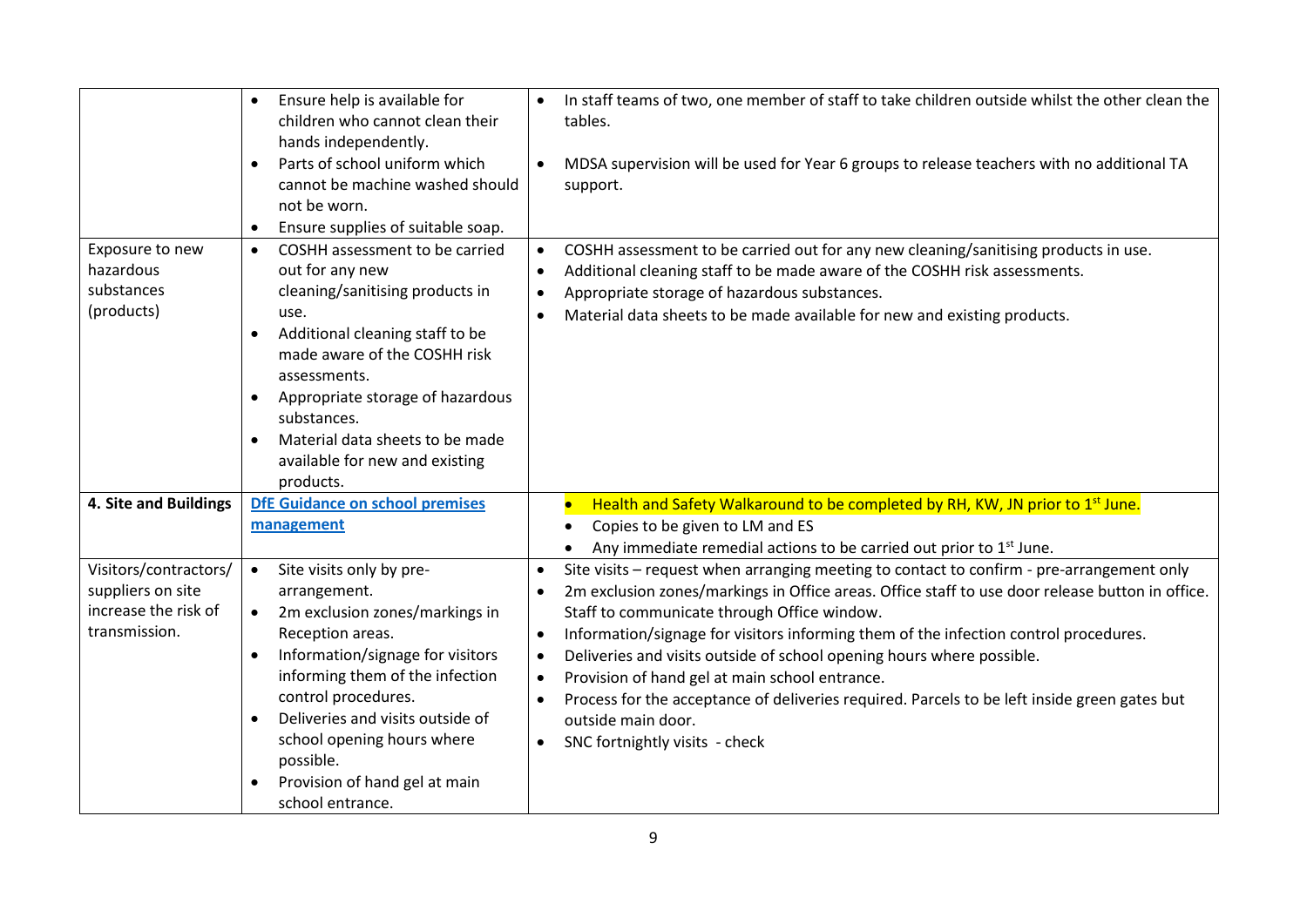|                                                                    | Process for the acceptance of<br>$\bullet$<br>deliveries required i.e. area where<br>deliveries can be safely left.                                                                                                                                                                                                                                                                                                                                                                                                                                                                                                   |                                                                                                                                                                                                                                                                                                                                                                                                                                                                                                                                                                                           |
|--------------------------------------------------------------------|-----------------------------------------------------------------------------------------------------------------------------------------------------------------------------------------------------------------------------------------------------------------------------------------------------------------------------------------------------------------------------------------------------------------------------------------------------------------------------------------------------------------------------------------------------------------------------------------------------------------------|-------------------------------------------------------------------------------------------------------------------------------------------------------------------------------------------------------------------------------------------------------------------------------------------------------------------------------------------------------------------------------------------------------------------------------------------------------------------------------------------------------------------------------------------------------------------------------------------|
| Changes affect<br>normal emergency<br>procedures.                  | Redeployed or displaced staff and<br>$\bullet$<br>children will be briefed on<br>up 2 m apart on grass outside main school gates<br>evacuation procedures.<br>drill carried out in second week.<br>Review of fire assembly point to<br>$\bullet$<br>accommodate social distancing.<br>$\bullet$<br>Fire drill practice to review any<br>$\bullet$<br>adjustments made.                                                                                                                                                                                                                                                | Evacuation procedure remain the same as per normal school day with the exception of lining<br>Fire evacuation safety procedures to be discussed with children in first week and practice<br>Ensure that wooden gate in playground is locked after evacuation drill has been carried out.                                                                                                                                                                                                                                                                                                  |
| Site security is<br>compromised by<br>new arrangements.            | Normal security standards will<br>$\bullet$<br>apply, doors which may be used<br>then be closed during the school day.<br>for drop-off/pick up should then<br>Access to main building through intercom system.<br>$\bullet$<br>be closed during the school day<br>$\bullet$<br>(and locked if not fire doors).<br>the site.<br>Additional ventilation via open<br>$\bullet$<br>doors and windows should not<br>occur in unoccupied parts of the<br>site.                                                                                                                                                              | Normal security standards will apply, doors which may be used for drop-off/pick up should<br>Additional ventilation via open doors and windows should not occur in unoccupied parts of                                                                                                                                                                                                                                                                                                                                                                                                    |
| 5. Equipment and<br>furniture                                      |                                                                                                                                                                                                                                                                                                                                                                                                                                                                                                                                                                                                                       |                                                                                                                                                                                                                                                                                                                                                                                                                                                                                                                                                                                           |
| Shared play<br>equipment increases<br>the risk of<br>transmission. | Wooded play equipment in playground will be cordoned off and children will not have<br>Fixed play equipment to be put<br>out of use.<br>access to this area.<br>Soft toys and difficult to clean play<br>$\bullet$<br>equipment to be removed.<br>staff before another child uses it.<br>Individual items of play equipment<br>Teachers and children will agree on playtime outdoor activities available prior to going<br>$\bullet$<br>$\bullet$<br>to be cleaned between each use.<br>outside.<br>$\bullet$<br>equipment the time outside.<br>$\bullet$<br>antibacterial spray/wipes before another child uses them | Hard plastic playground equipment may be used for solo play, but will be cleaned/wiped by<br>Where at all possible, children will be encouraged to choose carefully and stay with piece for<br>Children may use footballs to pass to a partner at least 2m apart. Children must pass the ball<br>with their foot and not pick up the ball. No 'sided' 1:1 invasion games will be permitted.<br>EYFS area - children will wash their hands before and after using. Bikes, Trikes, equipment<br>from the sand pit, mud kitchen, plastic hoops, skipping rope handles etc will be wiped with |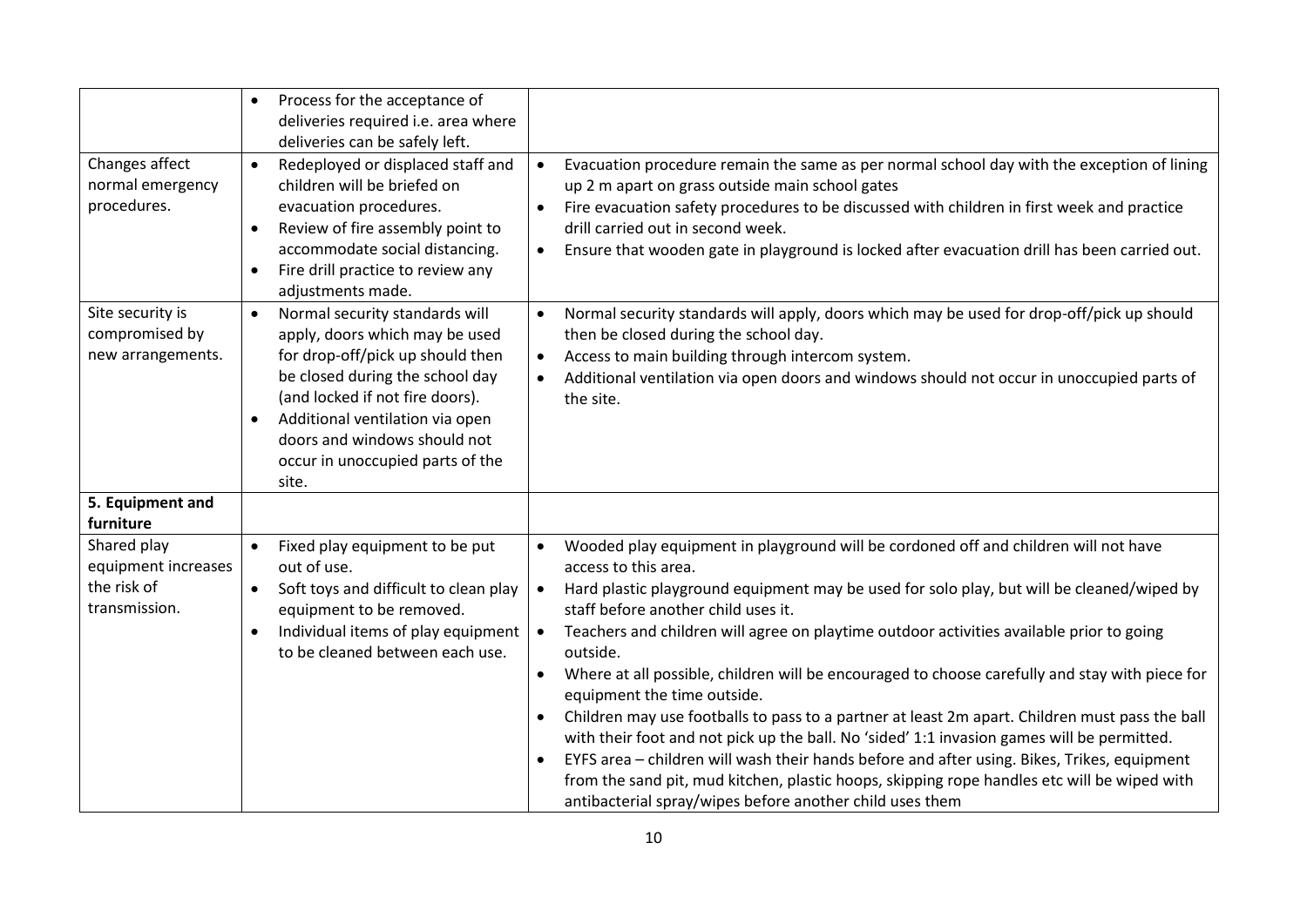| Shared equipment,<br>fittings and<br>resources increase<br>the risk of<br>transmission.             | Handwashing before and after each lesson will be supervised by a member of staff<br>Handwashing before and after<br>$\bullet$<br>each lesson.<br>Remove unnecessary items from the classrooms and store elsewhere.<br>$\bullet$<br>Remove unnecessary items from<br>Checks of classrooms prior to $1st$ June will be completed by the SLT and reported to the<br>$\bullet$<br>the classrooms and store<br>Governing body - 28 <sup>th</sup> May EGM<br>elsewhere.<br>Cleaning regime for door handles, press to exit buttons, communal surfaces, phones, mice<br>$\bullet$<br>Cleaning regime for door handles,<br>and keyboards. Explicit daily and weekly cleaning tasks over and above the regular classroom<br>press to exit buttons, communal<br>tasks have been communicated to contact cleaners - Churchills<br>surfaces.<br>Written clarification of daily and weekly cleaning tasks<br>$\bullet$<br>Children asked to bring in own<br>Children will not bring in any stationery from home.<br>$\bullet$<br>stationery or have allocated,<br>Resources and surfaces to be cleaned daily - before the school day through contract cleaners<br>$\bullet$<br>named, packs of stationery per<br>and at the end of the day by school staff. Any hard plastic equipment that has been used by<br>child.<br>more than 1 child will be sterilised in a Milton solution at the end of the school day.<br>Resources and surfaces to be<br>Lessons planned so resources are not shared.<br>$\bullet$<br>cleaned each night.<br>School books will be swapped on a Monday.<br>$\bullet$<br>Lessons planned so resources are<br>A box for each 'bubble' will be at the front of school/outside classroom for children to<br>$\bullet$<br>not shared.<br>deposit reading book on Monday morning. These will be left for 72hours before being<br>Limit the number of<br>returned to the shelves.<br>resources/books taken home.<br>Children will then take 2-3 books home and read these during the week, encouraging re-<br>$\bullet$<br>reading to develop fluency and expression for EYFS/Y1 children. |  |
|-----------------------------------------------------------------------------------------------------|---------------------------------------------------------------------------------------------------------------------------------------------------------------------------------------------------------------------------------------------------------------------------------------------------------------------------------------------------------------------------------------------------------------------------------------------------------------------------------------------------------------------------------------------------------------------------------------------------------------------------------------------------------------------------------------------------------------------------------------------------------------------------------------------------------------------------------------------------------------------------------------------------------------------------------------------------------------------------------------------------------------------------------------------------------------------------------------------------------------------------------------------------------------------------------------------------------------------------------------------------------------------------------------------------------------------------------------------------------------------------------------------------------------------------------------------------------------------------------------------------------------------------------------------------------------------------------------------------------------------------------------------------------------------------------------------------------------------------------------------------------------------------------------------------------------------------------------------------------------------------------------------------------------------------------------------------------------------------------------------------------------------------------------------------------------------------------------------------|--|
| Increased manual<br>handling tasks<br>increase the risk of<br>musculoskeletal<br>injuries.          | Staff must not attempt to move large or heavy items unless they are fit to do so.<br>Staff must not attempt to move<br>$\bullet$<br>large or heavy items unless they<br>Sack trucks are available to support in lifting/moving heavy awkward objects<br>$\bullet$<br>are fit to do so.                                                                                                                                                                                                                                                                                                                                                                                                                                                                                                                                                                                                                                                                                                                                                                                                                                                                                                                                                                                                                                                                                                                                                                                                                                                                                                                                                                                                                                                                                                                                                                                                                                                                                                                                                                                                            |  |
| 6. Health and<br>Wellbeing                                                                          |                                                                                                                                                                                                                                                                                                                                                                                                                                                                                                                                                                                                                                                                                                                                                                                                                                                                                                                                                                                                                                                                                                                                                                                                                                                                                                                                                                                                                                                                                                                                                                                                                                                                                                                                                                                                                                                                                                                                                                                                                                                                                                   |  |
| <b>Staffing levels</b><br>(insufficient) cause<br>supervision, ratio<br>and safeguarding<br>issues. | Carry out an audit of all staff<br>Well being checks through weekly Team Meetings and 1:1 discussions.<br>$\bullet$<br>availability and review it regularly.<br>Carry out an audit of all staff availability and review it regularly.<br>$\bullet$<br>Introduce a process for staff to<br>Should staff become unwell, the protocols for reporting an absence remain.<br>$\bullet$<br>inform you if their health situation<br>Should a member of staff or school community display symptoms of the Coronavirus,<br>$\bullet$<br>changes.<br>support from Public Health and the Local Authority will be sought immediately.<br>If there is a shortage of teachers<br>Should there be a shortage of teachers due to illness suitably qualified TAs will be redirected<br>$\bullet$<br>consider use of suitably qualified<br>to lead a group.                                                                                                                                                                                                                                                                                                                                                                                                                                                                                                                                                                                                                                                                                                                                                                                                                                                                                                                                                                                                                                                                                                                                                                                                                                                         |  |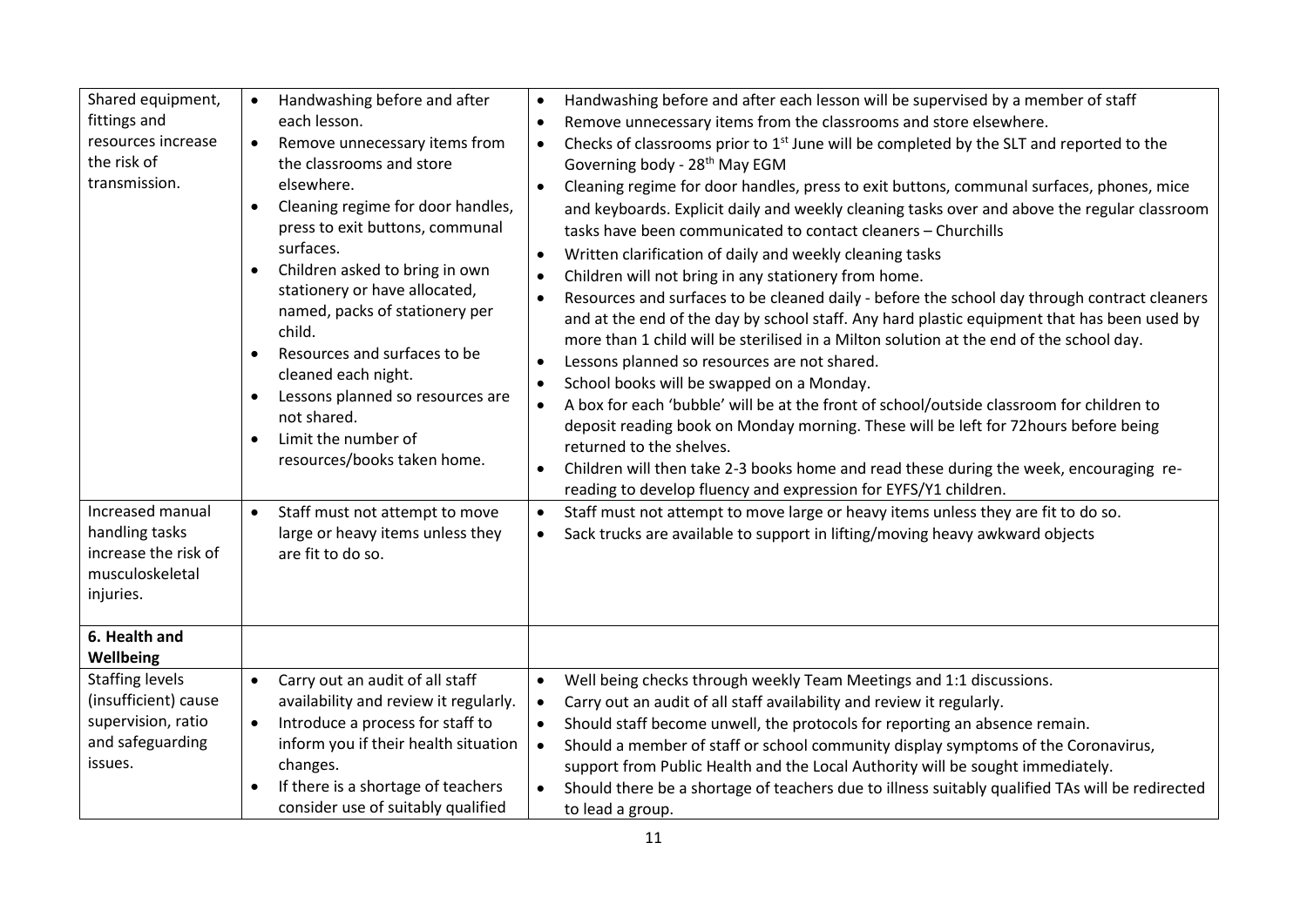|                                                                                     | TAs to lead a group and maintain<br>ratios.<br>Use of staff from other schools (by<br>$\bullet$<br>agreement).                                                                                                                                                                                                                                                                            | Staffing will maintain appropriate ratios at all times.<br>$\bullet$<br>Should staffing shortages become critical, school provision will be reviewed.<br>$\bullet$                                                                                                                                                                                                                                                                                 |
|-------------------------------------------------------------------------------------|-------------------------------------------------------------------------------------------------------------------------------------------------------------------------------------------------------------------------------------------------------------------------------------------------------------------------------------------------------------------------------------------|----------------------------------------------------------------------------------------------------------------------------------------------------------------------------------------------------------------------------------------------------------------------------------------------------------------------------------------------------------------------------------------------------------------------------------------------------|
| Volunteer wellbeing<br>(if applicable)                                              | Volunteers will be treated in the<br>$\bullet$<br>same way as school staff and<br>provided with the same<br>information, instruction, training<br>and equipment.<br>Volunteers will be included in<br>regular communications and be<br>given the opportunity to feedback<br>any concerns.                                                                                                 | No volunteer helpers will be invited onto the school site during this time.<br>$\bullet$<br>Governors will follow the same health and safety protocols. However, Governors Meetings<br>$\bullet$<br>will be held virtually for the time being.<br>Regular volunteers will be updated of school protocols via Parent Mail<br>$\bullet$                                                                                                              |
| Vulnerable /<br>Extremely<br>vulnerable children<br>at higher risk of<br>infection. | Parents should follow current<br>medical/government advice if<br>their child is in this category.                                                                                                                                                                                                                                                                                         | Parents should follow current medical/government advice if their child is in either of these<br>$\bullet$<br>categories.<br>It is the responsibility of the parent to share this information with the school.<br>$\bullet$                                                                                                                                                                                                                         |
| Person becomes<br>unwell with Covid 19<br>symptoms in school                        | Move to a pre-designated room<br>where person can be isolated,<br>with adult supervision if a child.<br>Ventilate the room if possible.<br>$\bullet$<br>PPE should be worn if contact is<br>$\bullet$<br>required.<br>Inform parent/carer to arrange<br>collection.<br>Cleaning regime after each usage<br>$\bullet$<br>of the space.<br>Consider purchase of non-contact<br>thermometer. | Move to a pre-designated room - HT office where person can be isolated, with adult<br>$\bullet$<br>supervision if a child.<br>Ventilate the room if possible.<br>$\bullet$<br>PPE should be worn if contact is required.<br>$\bullet$<br>Inform parent/carer to arrange collection.<br>$\bullet$<br>Cleaning regime after each usage of the space.<br>$\bullet$<br>Non-contact thermometer ordered 20 <sup>th</sup> May in readiness.<br>$\bullet$ |
| Staff wellbeing<br>affected by the<br>working experience.                           | Application of national guidance in<br>$\bullet$<br>respect of shielding and at-risk<br>groups.                                                                                                                                                                                                                                                                                           | Application of national guidance in respect of shielding and at-risk groups.<br>$\bullet$<br>All staff are involved in the Risk assessment and school provision planning. For staff unable<br>$\bullet$<br>to attend these sessions documents will be shared and asked to read receipt/confirm<br>understanding of content prior to 1 <sup>st</sup> June/returning to work.                                                                        |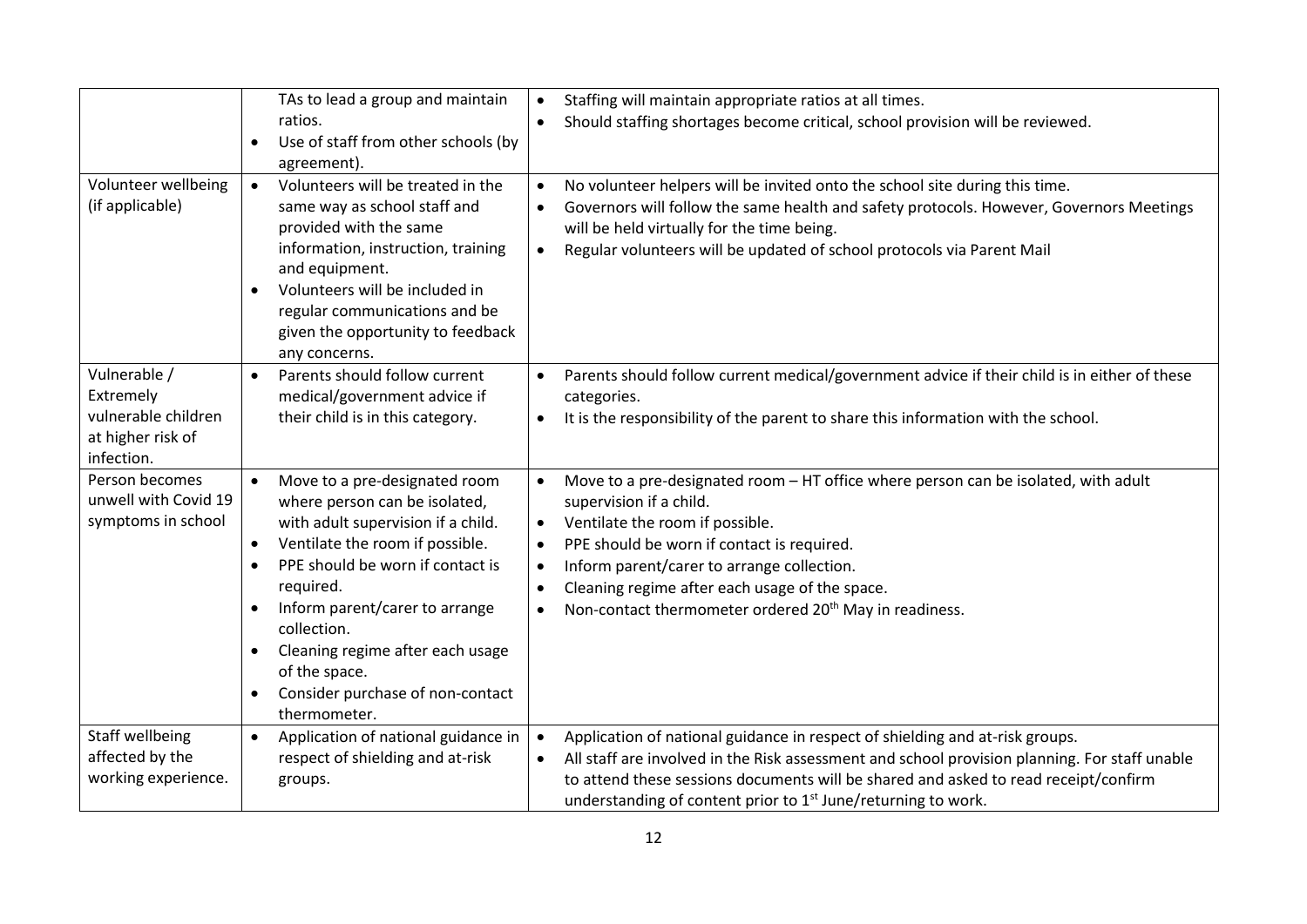|                                                                                                                                                                        | Include staff in risk assessment<br>$\bullet$<br>process.<br>Staff meetings and<br>$\bullet$<br>communication.<br>Defined wellbeing support<br>$\bullet$<br>measures for staff.<br>Designated staff rest areas.<br>$\bullet$                                                                                                                 | Wellbeing support measures are considered for staff-consultation and opportunities for<br>$\bullet$<br>feedback, ensuring planned PPA, weekly Team Meeting, access to resources to support<br>planning of Y2,3,4,5 groups and those children are in Yr,Y1, Y6 not attending school.<br>The Staffroom is identified as designated staff rest area.<br>Staff Meetings will remain on a Monday 3.30pm                                                                                                                                                                                                                                                             |  |  |
|------------------------------------------------------------------------------------------------------------------------------------------------------------------------|----------------------------------------------------------------------------------------------------------------------------------------------------------------------------------------------------------------------------------------------------------------------------------------------------------------------------------------------|----------------------------------------------------------------------------------------------------------------------------------------------------------------------------------------------------------------------------------------------------------------------------------------------------------------------------------------------------------------------------------------------------------------------------------------------------------------------------------------------------------------------------------------------------------------------------------------------------------------------------------------------------------------|--|--|
| Pupil wellbeing is<br>impacted by the<br>current situation<br>causing physical and<br>mental ill health.<br><b>School Effectiveness</b><br>guidance on Right<br>Choice | Children to have allocated teacher<br>$\bullet$<br>and TA where possible.<br>Reduced time in school to ensure<br>transition from home to school is<br>successful.<br>Curriculum to support children's<br>well-being.<br>Provide opportunities to talk<br>$\bullet$<br>about their experiences/concerns.<br>Pastoral activities.<br>$\bullet$ | Children in priority groups will have 'their own' class teachers and TAs where possible.<br>$\bullet$<br>Children will be given opportunities to talk about how they feel, take part in mindfulness and<br>$\bullet$<br>other relaxation techniques.<br>In consultation with parent and child, if required flexible timetable to be explored to support<br>$\bullet$<br>transition back into school.                                                                                                                                                                                                                                                           |  |  |
| First aid provision                                                                                                                                                    | Ensure all staff know First Aiders<br>$\bullet$<br>on site if less than normal.<br>If provision is less than usual,<br>$\bullet$<br>minimise hazardous activities<br>which may result in injury.<br>Ensure a supply of PPE is available<br>for provision of first aid and use<br>and dispose of accordingly.                                 | A member of staff with PFA training will be onsite at all times. HT using extension agreed by<br>$\bullet$<br>LA and training planning for these staff September 20<br>PPE is available for provision of first aid.<br>$\bullet$<br>First Aid kits are located in each learning area to minimise movement around school<br>$\bullet$<br>Emergency PPE packs to include apron, mask, gloves to be procured and Emergency packs<br>$\bullet$<br>created for immediate ease of access.                                                                                                                                                                            |  |  |
| 1:1 teaching,<br>physical restraint<br>and children with<br>SEND or EHC plans<br>are adversely<br>affected by the<br>current situation.                                | Individual risk assessments of<br>children with behavioural<br>difficulties.<br>Ensure a supply of PPE is available<br>based on need.<br>Reduced timetable or<br>$\bullet$<br>consideration of other solutions if<br>child's behaviour puts staff at risk.                                                                                   | Individual risk assessments of children with behavioural difficulties. These are dynamic and<br>$\bullet$<br>reflective of child's needs at time. Parents and child will be consulted on support and<br>provision to best meet needs.<br>Offer empty class visit with JN on Thursday prior to 1 <sup>st</sup> June. Go through changes to protocol<br>$\bullet$<br>and layout of classroom.<br>Ensure a supply of PPE is available based on need. Stock will be reviewed weekly and<br>$\bullet$<br>procured as necessary.<br>Reduced timetable or consideration of other solutions if child's behaviour puts staff or other<br>$\bullet$<br>children at risk. |  |  |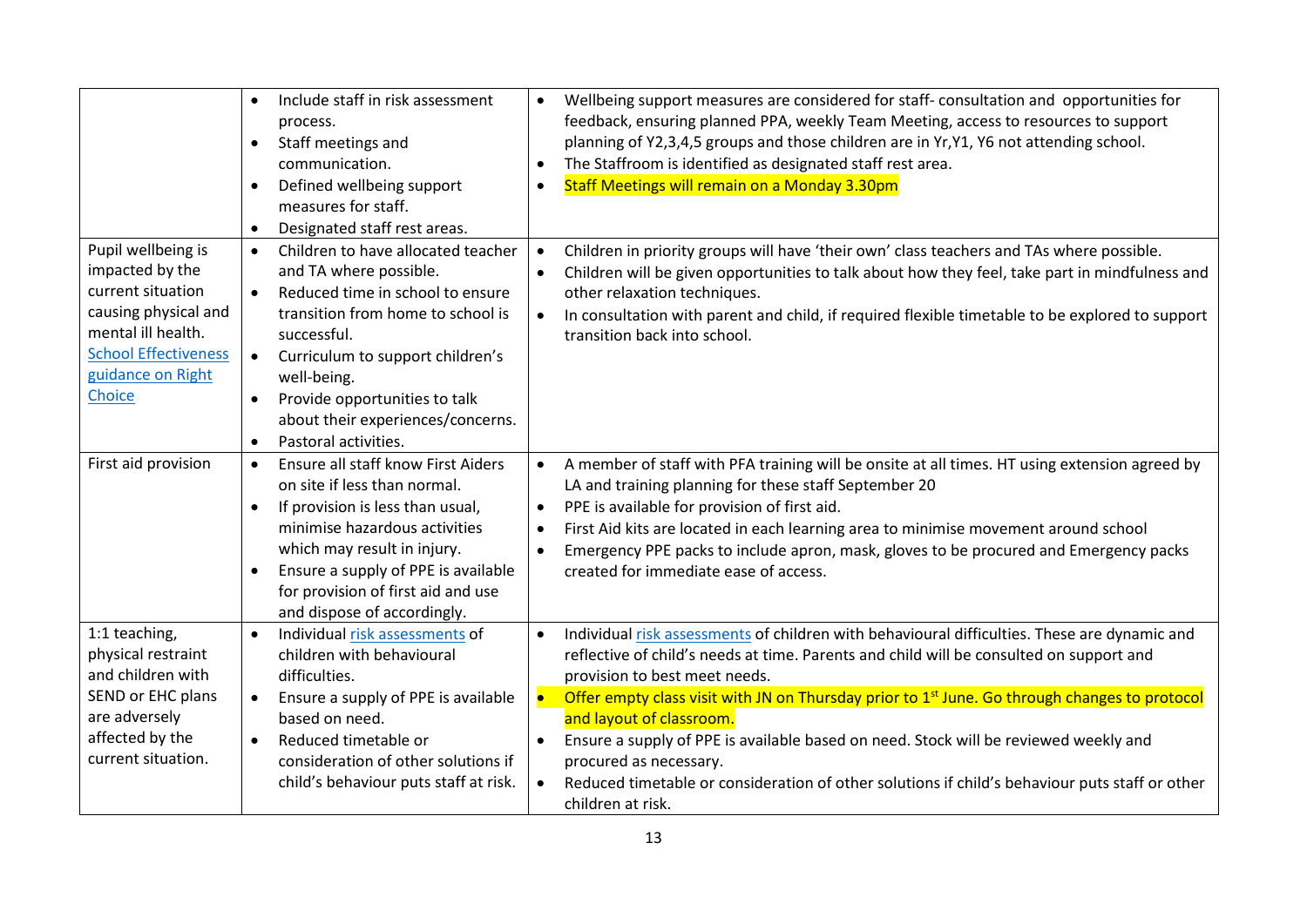|                                                                                                                    | 1:1 teaching to be done at 2m<br>$\bullet$<br>distance.             | $\bullet$<br>$\bullet$<br>$\bullet$ | Red triangle- message to be used should members of staff/children need additional support<br>during their time at school.<br>A member of the SLT and either the DSL or DDSL will be on site when the school is open to<br>the children.<br>1:1 teaching to be done at 2m distance.                                                                                                                                                                                                                                                                                                                                                                                                                                                                                                                                                                                       |
|--------------------------------------------------------------------------------------------------------------------|---------------------------------------------------------------------|-------------------------------------|--------------------------------------------------------------------------------------------------------------------------------------------------------------------------------------------------------------------------------------------------------------------------------------------------------------------------------------------------------------------------------------------------------------------------------------------------------------------------------------------------------------------------------------------------------------------------------------------------------------------------------------------------------------------------------------------------------------------------------------------------------------------------------------------------------------------------------------------------------------------------|
| 7. Other $-$<br><b>Acting Executive</b><br>Head<br>Preparation of<br>Home Learning and<br>school based<br>learning | HT off site for part of the week but<br>accountable for two schools |                                     | From the 1 <sup>st</sup> June the Headteacher will be new to post. Her role will be Acting Executive<br>$\bullet$<br>Head of Langley Fitzurse and Stanton St Quintin Primary Schools prior to the schools<br>moving to a hard federation.<br>This means that the EHT will be at Stanton St Quintin Primary school on a Wednesday<br>and Thursday.<br>In this instance and from this date James Osler - Assistant Head will be on-site and in<br>charge.<br>The schools are a 7 minute drive apart should there be any emergencies that cannot be<br>dealt with. Require the Headteacher                                                                                                                                                                                                                                                                                  |
|                                                                                                                    |                                                                     |                                     | It is the responsibility of the class teacher to plan, share and ensure that resources are<br>fully prepared for the days learning. This is particularly important in the Key Worker<br>Group as TAs will be supporting these children.<br>This includes well being activities for KW group.<br>Home Learning should be planned and shared for those children in Y2,3,4,5 and those<br>children in YR, Y1 and Y6 who are not attending school.<br>The school aims to make contact through email or phone on a weekly basis for those<br>children who are not in school. Priority should be given to any SEND/Vulnerable children<br>first and foremost followed by the rest of the children in that cohort.<br>Outdoor learning is recommended as much as possible but where appropriate. JO to<br>generate Playground timetable to times outside the break/lunch window |